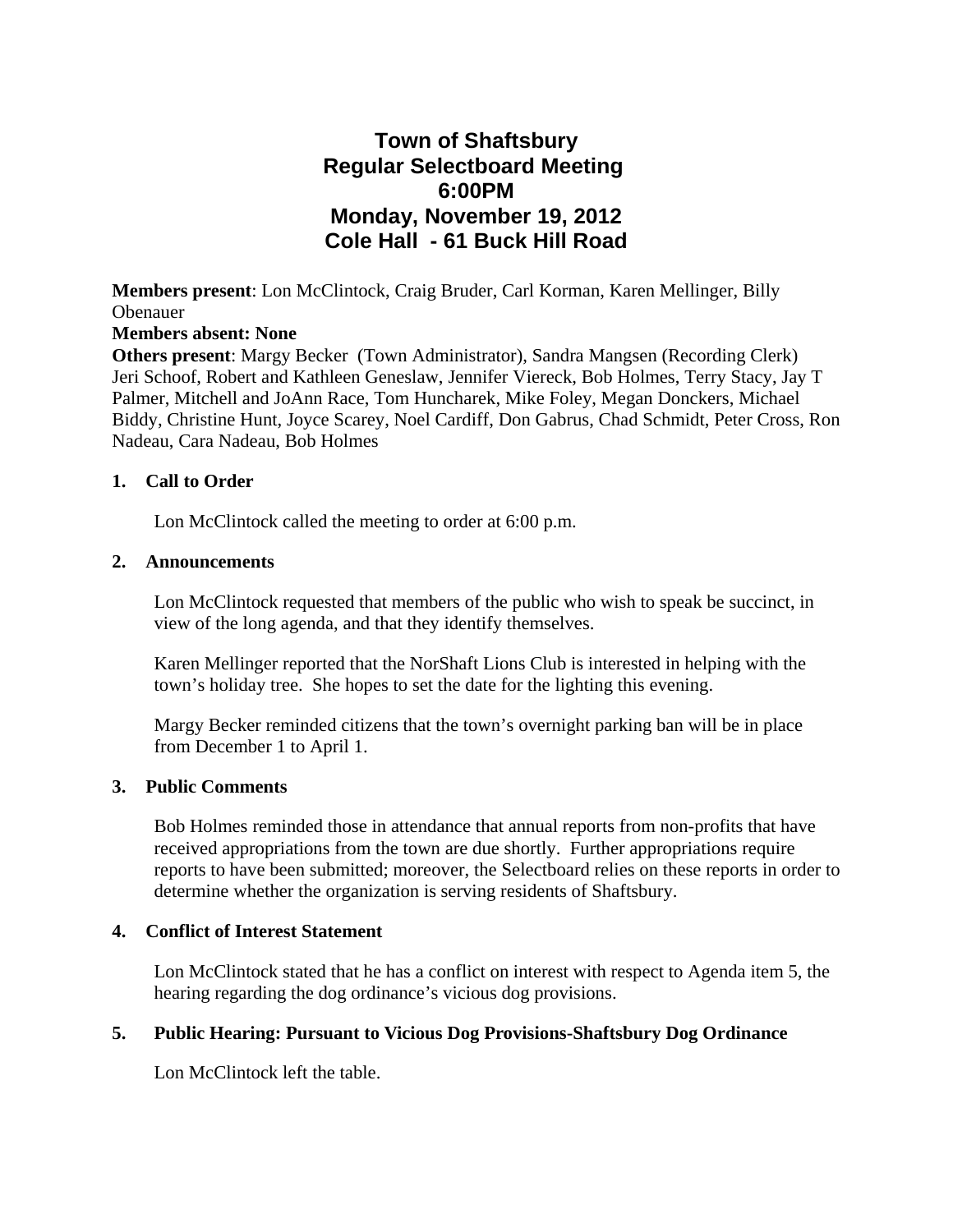Karen Mellinger (vice chair) opened the hearing.

She noted that the dog owners in question (Hunt and Wilkinson) were not at that point in attendance, but that attendance is not required. Christine Hunt arrived later in the proceedings, which began with testimony from the Animal Control Officer, Traci Mulligan.

Traci Mulligan reported receiving several recent complaints with respect to dogs running at large. On June 17 she received a complaint of three dogs running at large (Trixie, Oscar, Zoey); another complaint was received on June 29, with respect to the same dogs.

She has attempted more than once to contact Christine Hunt, owner of the dogs. A message was left on July 7; on July 9 she visited the house, and left a warning letter, indicating that the dogs needed to be licensed within two weeks

On Nov 16, she established that the dogs in question were not yet licensed.

Members of the public in attendance offered their own testimony, including two neighbors whose properties are adjacent to the Hunt home. Photographs were presented as evidence by Don Gabrus.

Carl Korman asked the Animal Control Officer how many offences there have been altogether; her response was that there have been more than three.

Noel Cardiff reported that the dogs owned by Wilkinson and Hunt have been a continual problem for him and his neighbors. He requested that the Selectboard revise and strengthen the dog ordinance as well as addressing the particular problem at hand.

Carl Korman asked whether either neighbor had spoken to the Hunts directly about the problem; the answer was negative. Neighbors have reported the problem to the State Police or to the Animal Control Officer.

Christine Hunt arrived and was invited to offer her testimony. She apologized for her dogs and stated that she does her best to control them. She is a single mom who works full time; she failed to respond to previous warnings because she is busy. She claimed to be unaware that her dogs were causing such problems. She admitted they are not licensed, but claimed that they are vaccinated. Karen Mellinger assured herself that Christine Hunt is aware she has responsibilities as a dog owner to control her animals.

Traci Mulligan (Animal Control Officer) pointed out that in March 2010 there had already been a warning issued to Christine Hunt about her unlicensed dogs causing problems.

Members of the Selectboard asked questions of Christine Hunt, and pointed out the discrepancies between between her description of the dogs' behavior and her efforts to control them and the testimony of her neighbors.

Cathy Wilkinson, owner of the boxer involved in the incidents described, did not appear at the hearing. The Animal Control Officer noted that this boxer is licensed.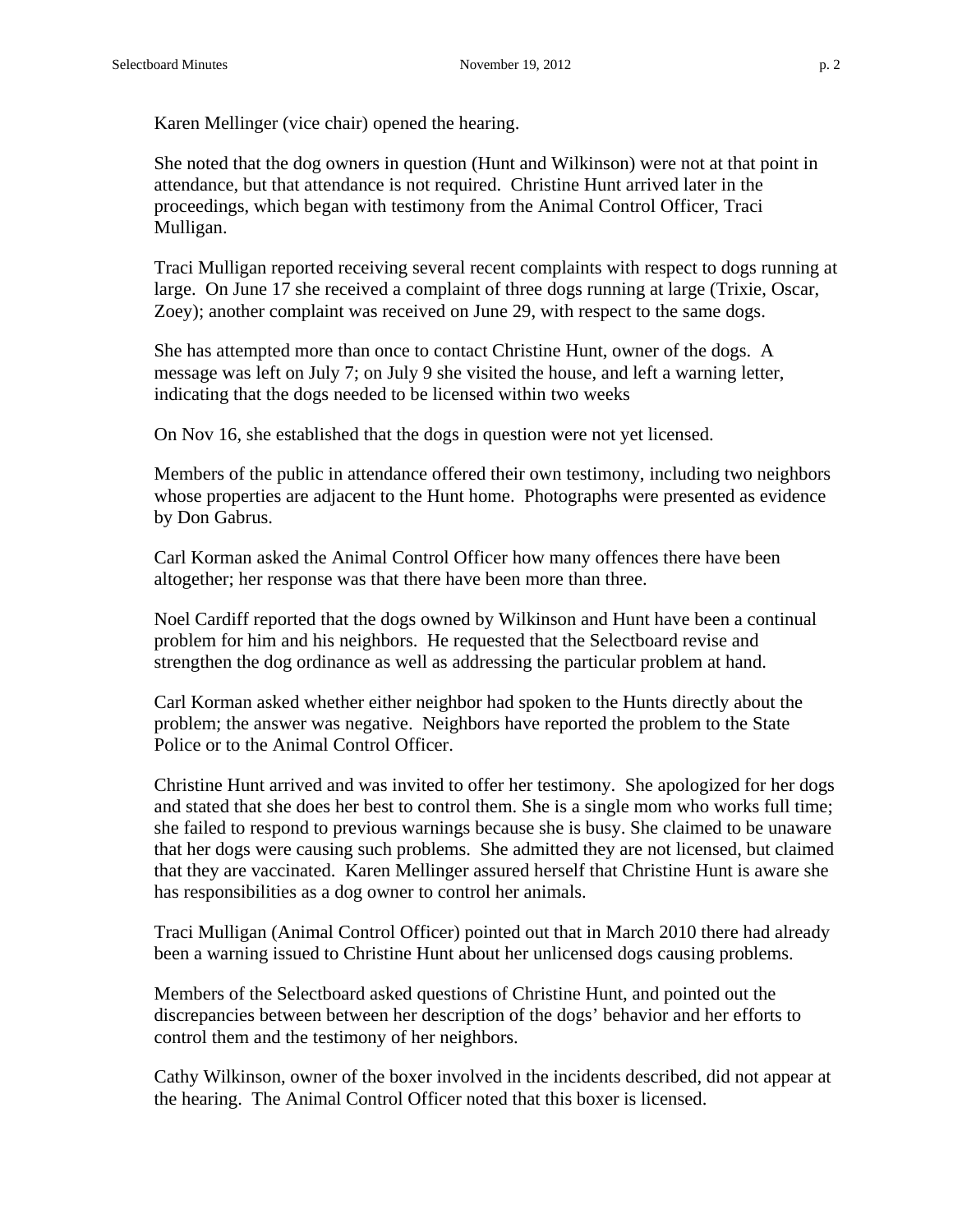Christine Hunt complained about her neighbors' cats despoiling her yard.

Billy Obenauer asked Ms. Hunt if she would be willing to sign an agreement with respect to the methods she will use to control her dogs in the future. Noel Cardiff objected that an agreement will not suffice.

**Motion. To close the hearing. Moved by Carl Korman; seconded by Craig Bruder. Carried, 4-0-0.**

## **Motion. To address the matter in open session. Moved by Carl Korman; seconded by Craig Bruder. Carried, 4-0-0.**

Board members agreed that the matter needs to be resolved this evening.

Summary of the Board's discussion.

Carl Korman asserted that the Board must assume that statements about the Wilkinson dog are true, since no rebuttal was offered by the owner. Therefore, it must simply impose whatever remedies are available in the dog ordinance. With respect to the Hunt dogs, the owner is not apparently living up to her responsibilities as a dog owner. She has been warned, but the situation has not changed. Therefore she should be subject to fines and penalties according to dog ordinance. It would be possible to offer her one last chance to control the dogs; or, simply to impound the dogs immediately.

Craig Bruder said he is in basic agreement with Carl Korman. The track record is there; the best efforts of the owner (Hunt) are not promising. He would favor fines for violations (licensing); license and proof of vaccinations should be required within a week. It is less clear what fines/penalties can be imposed with respect to the problem of the dogs running at large. It may be reasonable to offer one last chance, with zero tolerance for lack of compliance.

Both agreed that the story of the attack on the cat offers sufficient evidence that the dogs in question are vicious.

Traci Mulligan suggested that Ms. Hunt immediately surrender her young uncontrollable dog (Trixie).

Billy Obenauer reviewed the issues: no response to warnings, with a hearing called because there was an allegation with respect to vicious dogs. The problems have been persistent, but there has been no recent ticket issued; therefore, the entire history of the behavior of these dogs and their owners should not necessarily be invoked.

Karen Mellinger reviewed the ordinance, reading the definition of a vicious dog. In her reading, the Selectboard can, in cases of an attack, declare the dog vicious and impose penalties.

Billy Obenauer asked how many violations there have been and how best to count them.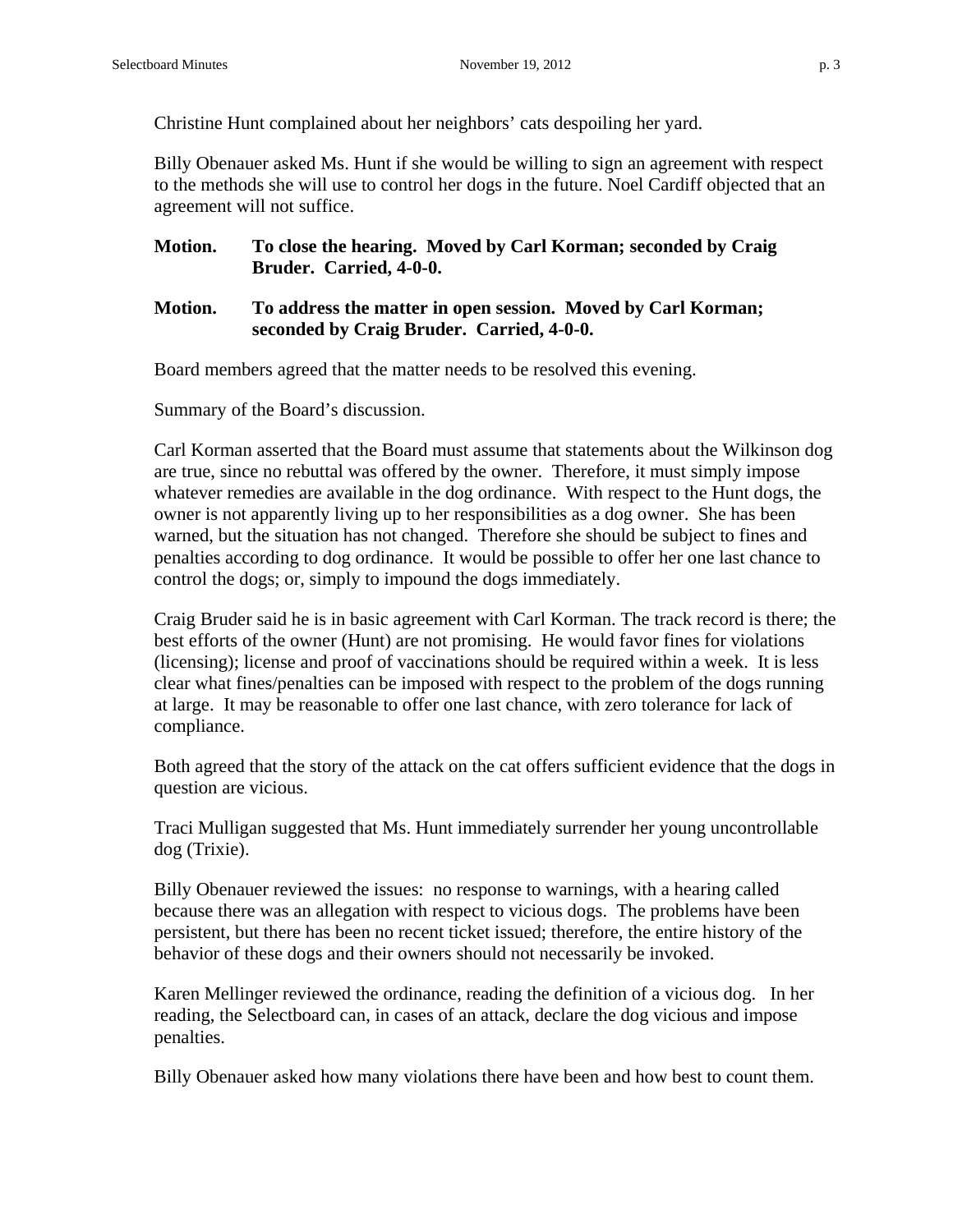Carl Korman reminded the Board that if letters are sent, and no response is received, a violation has been documented even in the absence of a ticket being issued; the problem has been chronic.

The choices appear to be immediate impoundment of the dogs or the offer of a last clear chance to control them.

Billy Obenauer expressed concern about the applicability of the ordinance.

**Motion. That the dog Trixie and the dog Zoey be found to be vicious dogs in violation of the dog ordinance section 5 and that pursuant to section 6, the Selectboard may impound both dogs. In consideration of a last clear chance for owners to restrain their dogs, the dogs will be permitted to remain with their owners, but if in the next six months they are found to be in a neighbor's yard (with evidence), then they are to be picked up by the Animal Control Officer and impounded. Moved by Carl Korman; seconded by Craig Bruder. Carried 3-1-0 (Obenauer opposed).**

Karen Mellinger suggested that the owners work willingly with the Animal Control Officer to learn better methods for control of the dogs.

Billy Obenauer asked what section of the dog ordinance permits the Selectboard to make this decision; he suggested that the dogs cannot be impounded.

# **6. Law Enforcement Services & Recent Burglaries Bennington County Sheriff's Department**

Lon McClintock returned to the table.

Bennington County Sheriff, Chad Schmidt offered suggestions for provisions homeowners can make to limit the possibility of break-ins at their residences.

The Sheriff's suggestions included installation of alarm systems and motion sensor lights, watching out for neighbors' properties, noting of suspicious vehicles in the area, and making accurate observations. He added that the presence of dogs, or leaving radios and/or lights on, may help and certainly can't hurt.

The Sheriff noted that, in response to the Selectboard's request, there will be an increased presence of officers patrolling in the town. The hourly rate for the additional services needs to be determined (c. \$25.50/hr.). The Sheriff's Department can help to organize Neighborhood Watch program (providing signs, packages of information, advice on how to manage a phone line for accepting reports). There were some questions from the public about where officers will increase patrols. The Sheriff declined to name specific areas or streets, but noted that the patrol frequency will be based on location of past incidents. He recommended that residents should not call 911, but rather the State Police, the Bennington Police, or the Sheriff's Office to make any reports. Specific observations (plate number, number of passengers, direction of travel, a photo) are most helpful.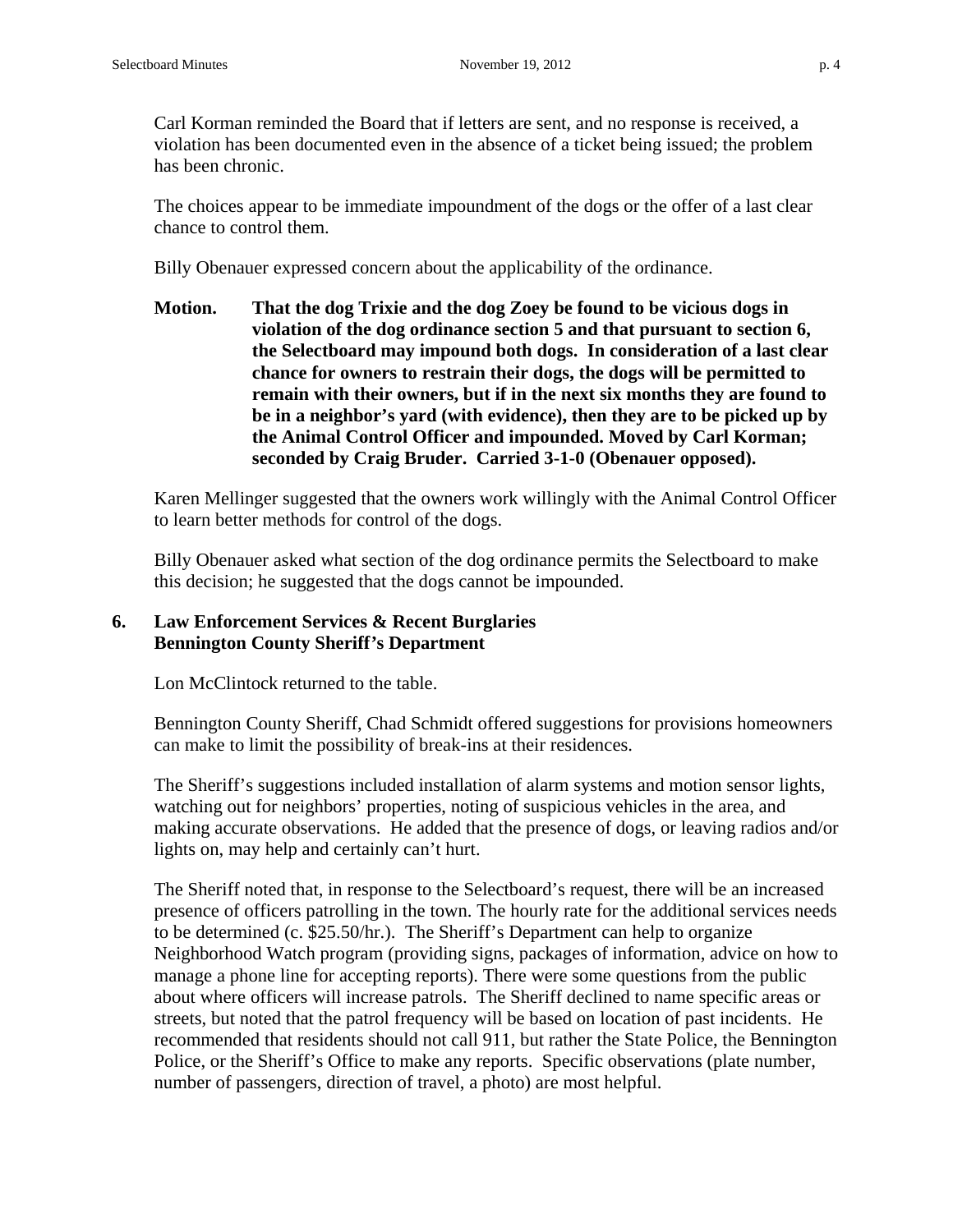## **7. New Town Garage – Status Report**

Lon McClintock reported having talked with Trevor Mance about a right of way for access to the new garage; this will be discussed in more detail in executive session.

Design proposals are to be received by Dec 3.

Lon McClintock request that Terry Stacy provide specifications with respect to the proposed right of way for heavy trucks (amount of topsoil to be removed; material to be used to build the access road) as these specifications would be helpful for Trevor Mance in his consideration of the town's request for a right of way.

## **8. Road Foreman Reports: Terry Stacy**

Terry Stacy updated the Board on current Capital Improvement Projects.

- A) Cider Mill: The project is 2/3 complete; topsoil has been spread and grass seeded on the lower portion of the berm. Guard rail has been installed, alignment straightened, some ditching has been installed.
- B) Holy Smoke Rd: 180 feet left to finish in the spring (2 weeks' of work). He is aware of how narrow the road is and that this is a problem for the school bus (see Nov 5 minutes). The crew has been removing trees, and some of the shoulder has been seeded for erosion control.
- C) White Creek Rd The road crew is waiting for the patched area to settle. The paving contractor had some difficulty fixing the small paved section due to both grade and angle changes. Terry Stacy stated that this section will have to be reclaimed prior to resurfacing the road.
- D) Fabric and gravel has been spread on 800 feet of Ehrich Road and 650 feet of Myers Road for sub-base and top layer improvements.

Terry Stacy then reported on the Twitchell Hill paving and reclamation project. The road base was prepared and regarded several times to achieve the proper crown and alignment. Karen Mellinger asked about the problem posed at locations where driveways are below the new road level. Terry Stacy asked how much apron the town should provide? Lon McClintock recommended that the crew inspect all driveways, and that gravel be added to those that need it (not only for those who have complained).

Lon McClintock asked about striping the roads. Terry responded that for Class 2 or 3 roads the work needs to be subcontracted.

Bill Obenauer reported having received a query about Tunic Road that terminates in a private road. The landowner has asked if the town would mark with a sign where the private road begins and town road ends. The consensus of the Board is that it is the property owner's responsibility to post such a sign, if it should be needed. Terry Stacy reported that the situation is not unique as there are several similar roads in the town.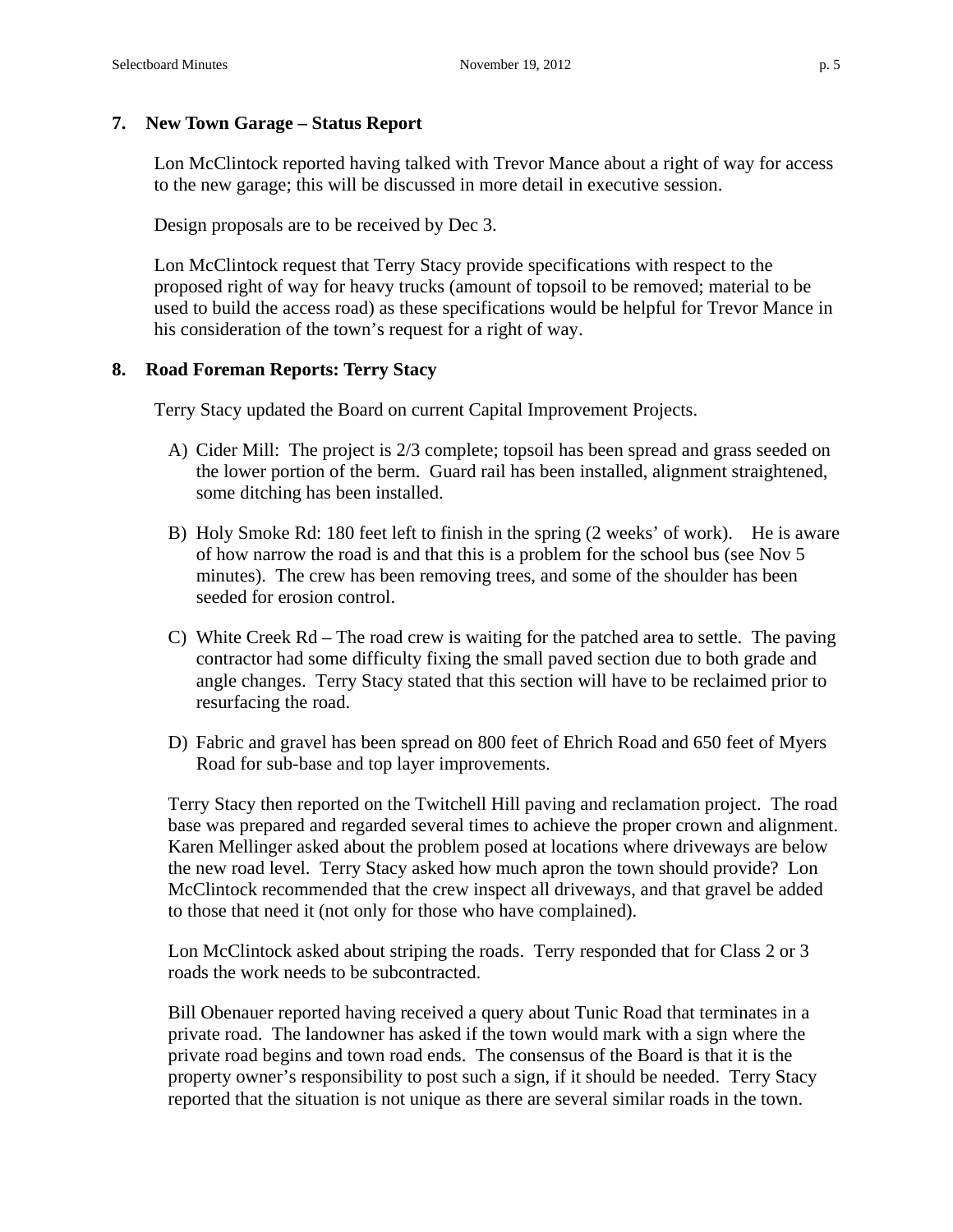## **9. DRB Organization**

Megan Donckers (Chair of the Development Review Board) reported that the members had discussed the question of reorganization and reached a consensus. They are recommending five full members and two alternates.

## **Motion. To revise the structure of the Development Review Board to include five full members and two alternates. Moved by BillyObenauer; seconded by Karen Mellinger. Carried, 5-0-0.**

### **10. DRB Appointment(s)**

Two applications have been received for the regular seats on the Development Review Board. Several others put their names forward at the meeting.

Lon McClintock queried the Board with respect to the process for making the required appointments. Billy Obenauer preferred involvement of the Selectboard; other members suggested that accepting the Development Review Board's recommendation would be fine, with interviews of candidates by the Selectboard as necessary.

The Selectboard plans to invite candidates for interviews at its next meeting, or at a special meeting held after the next DRB meeting. Megan Donckers will advise Lon McClintock and Margy Becker of the Development Review Board's progress in recommending candidates.

### **11. Brownell's Salvage Yard – Approval of final written decision re: Location Approval**

Lon McClintock distributed a revised draft decision re: the location of Brownell's Salvage Yard, which incorporates some language from an existing court order. After some discussion, a few changes were incorporated and will be included in an edited version.

## **Motion. To approve the decision on the location of the salvage yard, as amended. Moved by Craig Bruder; seconded by Karen Mellinger. Carried, 5-0-0.**

## **12. Highway Access Ordinance – 2nd reading**

The item was deferred until the next meeting.

### **13. Board of Listers – Request to Approve Correction of Errors and Omissions**

David Mance property.

## **Motion. To accept Board of Listers' correction with respect to the David Mance Property. Moved by Billy Obenauer; seconded by Karen Mellinger. Motion withdrawn.**

Margy Becker noted that there is no change in valuation; the correction simply removes double taxation on one parcel.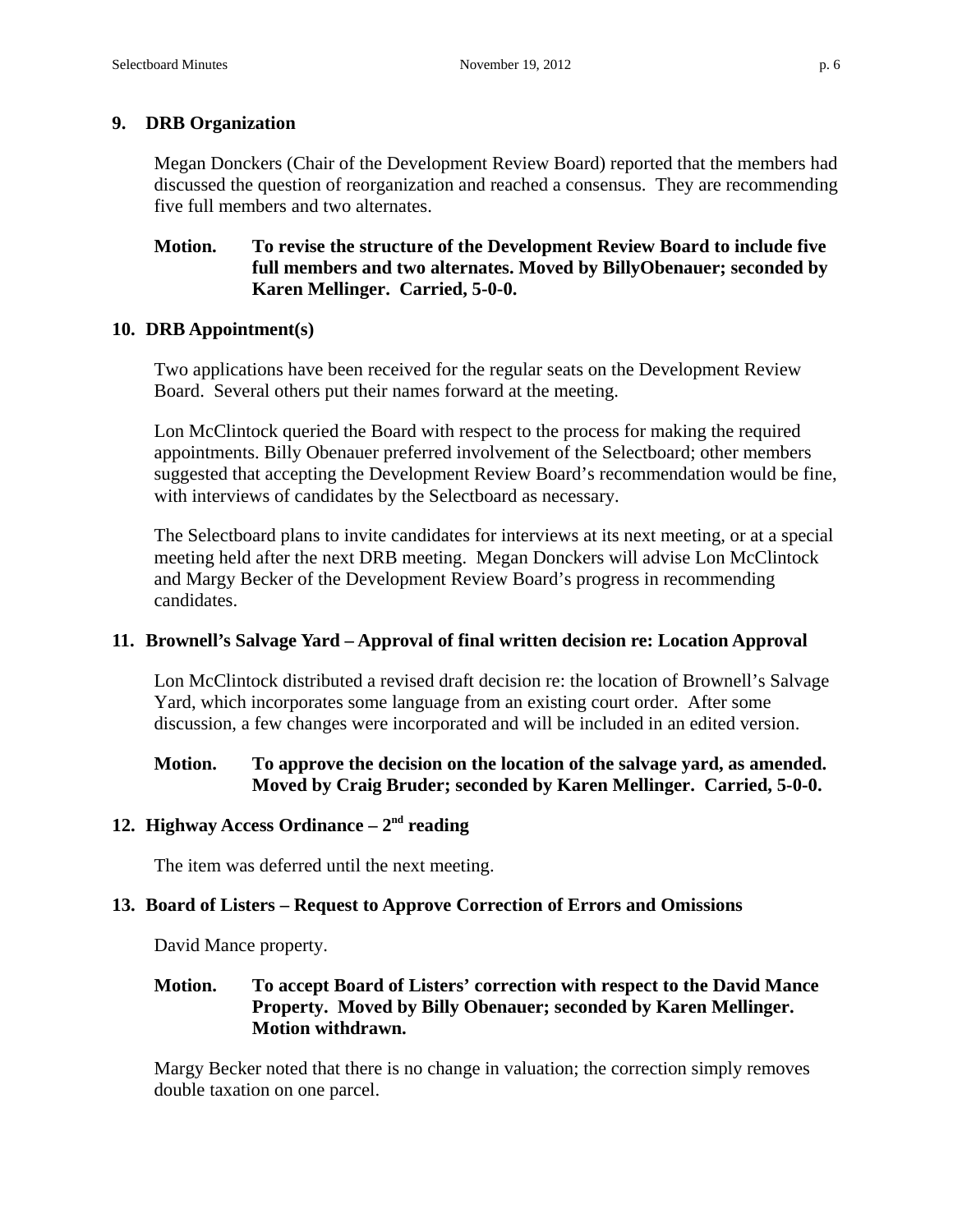**Motion. To accept the Board of Listers' recommendation to combine Parcel ID 020123 with Parcel ID 020136, and recognize that the first parcel ID is now inactive on the Grand List. Moved by Billy Obenauer; seconded by Craig Bruder. Carried, 5-0-0.**

James Serrao Property

## **Motion. To accept the Board of Listers' recommendation of the Homestead Grand list value on Parcel ID 180137.1 (Serrao property) be changed from \$257,500 to \$267,000. Moved by Billy Obenauer; seconded by Craig Bruder. Carried, 5-0-0.**

### **14. FY14 Budget Preparation Schedule**

Lon McClintock reminded all present that weekly meetings will begin on Dec 3; other dates are to be determined.

## **15. Diesel Fuel bid – Status/Action**

Margy Becker reported that the bid from John Ray & Sons was not for a fixed price (See minutes of Nov 5); thus, no contract has been signed.

**Motion. To accept the bid of John Ray & Son for delivery of diesel fuel at 18 cents per gallon above their cost at the Port of Albany. Moved by Karen Mellinger; seconded by Craig Bruder. Carried, 5-0-0.**

### **16. Request for Shoe Recycling-Transfer Station f/b/o MAU girls varsity tennis**

## **Motion. To accept the proposal for the MAU girls varsity tennis team to collect shoes for recycling. Moved by Karen Mellinger; seconded by Billy Obenauer. Carried, 5-0-0.**

### **17. Town Administrator's Report**

Margy Becker reported that the Treasurer, Bill Fisk, wishes to bring financial reports to the next meeting.

### **18. Other Business**

Bill Obenauer thanked the Board for its understanding of his recent schedule conflicts, which will be resolved next semester.

The holiday tree lighting was scheduled for Dec 9, as proposed by Karen Mellinger.

Lon McClintock will send the Selectboard a partial budget. He asked members to consider mechanisms for adjustment of highway department compensation, given the anomalies visà-vis compensation in other towns.